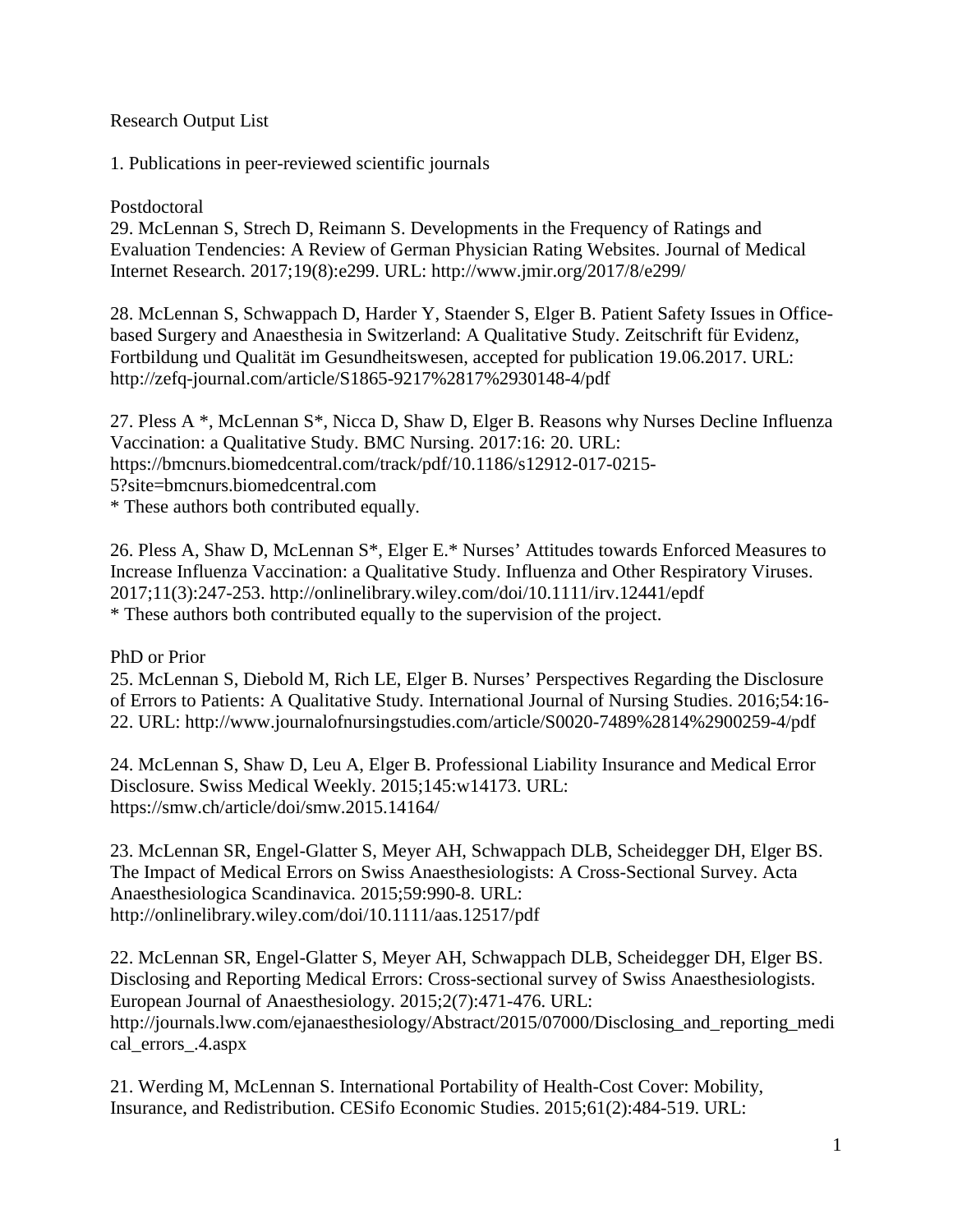https://academic.oup.com/cesifo/article-abstract/61/2/484/296230/International-Portability-of-Health-Cost-Cover

20. McLennan S, Rich LE, Truog RD. Apologies in medicine: Legal protection is not enough. Canadian Medical Association Journal. 2015;187(5):E156-159. URL: http://www.cmaj.ca/content/187/5/E156.full.pdf+html

19. McLennan S, Elger B. Criminal Liability and Medical Errors in Switzerland: An Unjust System? Revue Suisse de droit de la santé/Schweizerische Zeitschrift für Gesundheitsrecht [Swiss Journal of Health Law]. 2015; 135-142. URL: http://jusletter.weblaw.ch/en/juslissues/2014/742.html

18. McLennan S, Walker S, Rich LE. Should Health Care Providers Be Forced to Apologise After Things Go Wrong? Journal of Bioethical Inquiry. 2014;11(4):431-435. URL: https://link.springer.com/article/10.1007/s11673-014-9571-y

17. Fuchs L, Novack V, McLennan S, Celi LA, Baumfeld Y, Park S, Howell MD, Talmor DS. Trends in severity of illness on ICU admission and mortality among the elderly. PLOS ONE. 2014;9(4):e93234. URL: http://journals.plos.org/plosone/article?id=10.1371/journal.pone.0093234

16. McLennan S, Engel, S, Ruhe K, Leu A, Schwappach D, Elger B. Implementation Status of Error Disclosure Standards Reported by Swiss Hospitals. Swiss Medical Weekly. 2013;143:w13820. URL: https://smw.ch/en/article/doi/smw.2013.13820/

15. McLennan SR, Truog RD. Apology Laws and Open Disclosure. Medical Journal of Australia. 2013;198(8):411-412. URL: https://www.mja.com.au/journal/2013/198/8/apology-laws-andopen-disclosure

14. Fuchs L, Chronaki CE, Park S, Novack V, Baumfeld Y, Scott D, McLennan S, Talmor D, Celi LA. ICU admission Characteristics and mortality rates among elderly and very elderly patients. Intensive Care Medicine. 2012;38(10):1654-61. URL: https://link.springer.com/content/pdf/10.1007%2Fs00134-012-2629-6.pdf

13. McLennan S, Beitat K, Lauterberg J, Vollmann J. Regulating Open Disclosure: A German Perspective. International Journal for Quality in Health Care. 2012;24(1):23-27. URL: https://intqhc.oxfordjournals.org/content/24/1/23.full-text.pdf

12. McLennan S. CPR Policies and the Patient's Best Interests. Journal of Resuscitation. 2012;83:168-170. URL: http://www.resuscitationjournal.com/article/S0300- 9572%2811%2900603-4/pdf

11. McLennan S, Paterson R, Skegg PDG, Aickin R. The use of CPR in New Zealand: is it always lawful? New Zealand Medical Journal. 2011;124(1328):106-112. URL: https://www.nzma.org.nz/\_\_data/assets/pdf\_file/0008/35567/content.pdf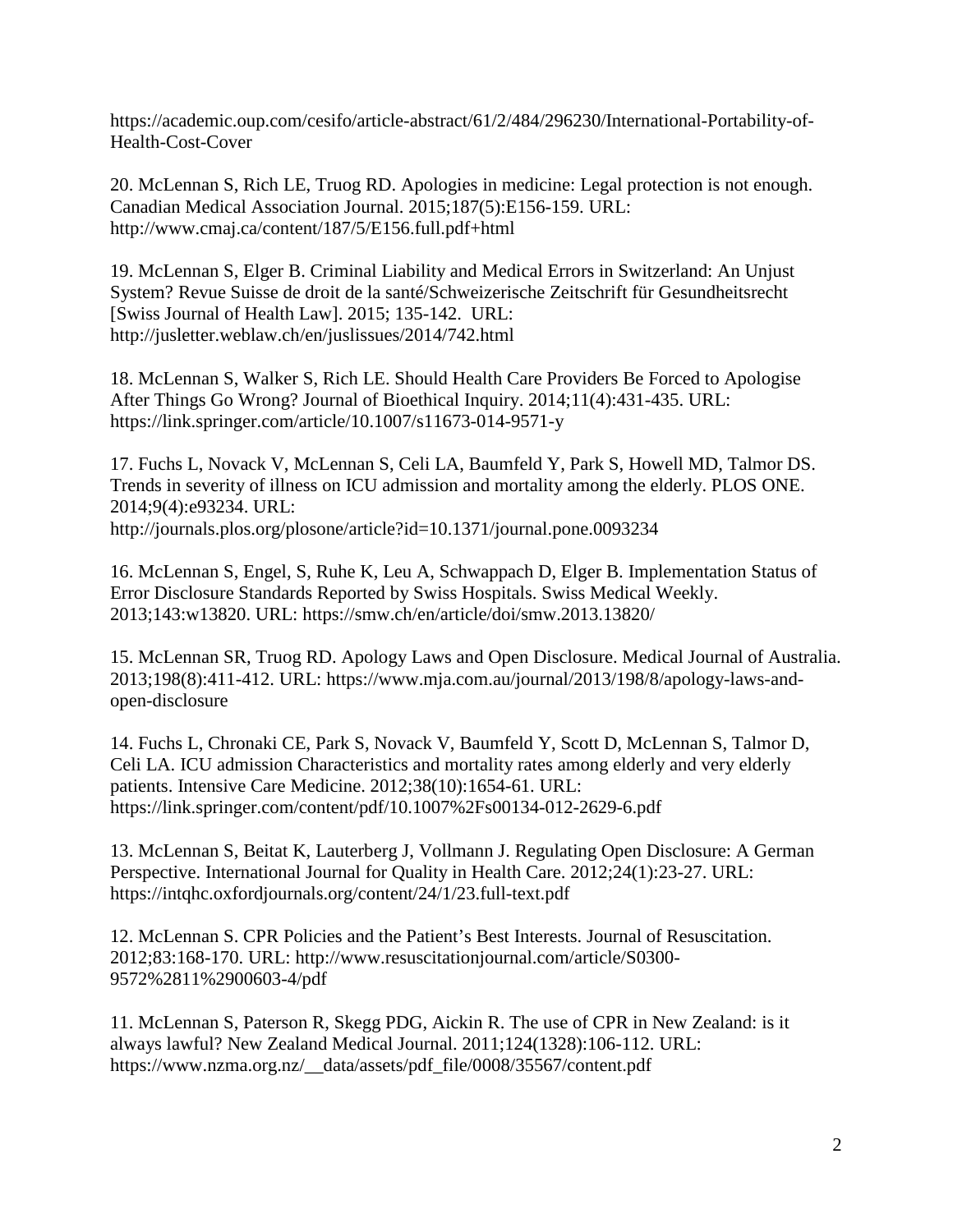10. Wicker S, Rabenau HF, Gottschalk R, Krause G, McLennan S. Niedrige Influenzaimpfquoten bei Mitarbeitern im Gesundheitswesen: Zeit für einen neuen Ansatz [Low influenza vaccination rates among healthcare workers: Time to take a different approach]. Bundesgesundheitsblatt. 2010;53:1298-1303. URL: http://edoc.rki.de/oa/articles/revin1yeEyjco/PDF/29vL7zq5DEn36.pdf

9. McLennan S, Wicker S. Reflections of the influenza vaccination of healthcare workers. Vaccine. 2010;28(51):8061-8064. URL: http://www.sciencedirect.com/science/article/pii/S0264410X1001488X?via%3Dihub

8. McLennan S, Celi LA, Gillett G, Penney J, Foss M. Nurses share their views on end-of-life issues Kai Tiaki Nursing New Zealand. 2010;16(4):12-14.

7. McLennan S, Vollweiler M, Celi LA. How can nurses' 'flu vaccination rates be boosted? Kai Tiaki Nursing New Zealand. 2009;15(4):12-14.

6. McLennan S. The development of CPR. New Zealand Medical Journal. 2008;121(1284):71- 77.

5. Glasgow JL, McLennan SR, High KJ, Celi LA. Quality of Dying in a New Zealand Teaching Hospital. Quality and Safety in Health Care. 2008;17(4):244-248. URL: http://qualitysafety.bmj.com/content/17/4/244

4. Carden GP, Graham JW, McLennan S, Celi LA. Long-Term Outcome of Long Stay ICU and HDU Patients in a New Zealand Hospital. Critical Care and Shock. 2008;11(1):173-181. URL: https://www.ncbi.nlm.nih.gov/pmc/articles/PMC3678292/pdf/nihms-393273.pdf

3. McLennan S, Gillett G, Ceil LA. Healer, heal thyself: Health care workers and the influenza vaccination. American Journal of Infection Control. 2008;36(1):1-4. URL: http://www.ajicjournal.org/article/S0196-6553%2807%2900779-1/pdf

2. McLennan S, Celi LA, Roth P. The Health and Safety in Employment Act and the influenza vaccination of healthcare workers. New Zealand Medical Journal. 2007;120(1250):1-6. 1. McLennan S. Surrogacy and the Child's Right to Identity. New Zealand Family Law Journal. 2005;5(4):96-100.

# 2. Contributions to books

# Postdoctoral

4. McLennan S. The Handling of Medical Errors in New Zealand. In: A. Frewer, K.W. Schmidt & L. Bergemann (Eds), Errors und Ethics in Medicine. International Perspectives for Patients' Rights: Global Health, Ethics and Human Rights, Vol. 1 (pp. 35 – 42). Würzburg: Königshausen & Neumann, 2016. ISBN: 978-3-8260-6122-6.

# PhD or Prior

3. McLennan S. Behandlungsfehler [Medical Errors]. In: Elger, Biller-Andorno, Rütsche (Eds.), Ethik und Recht in Medizin und Biowissenschaften – aktuelle Fallbeispiele aus Klinischer Praxis und Forschung [Ethics and Law in Medicine and Biological Sciences – Current Case Studies from Clinical Practice and Research] (pp. 3-18). Berlin: De Gruyter, 2014. ISBN: 978-3-11- 028551-2.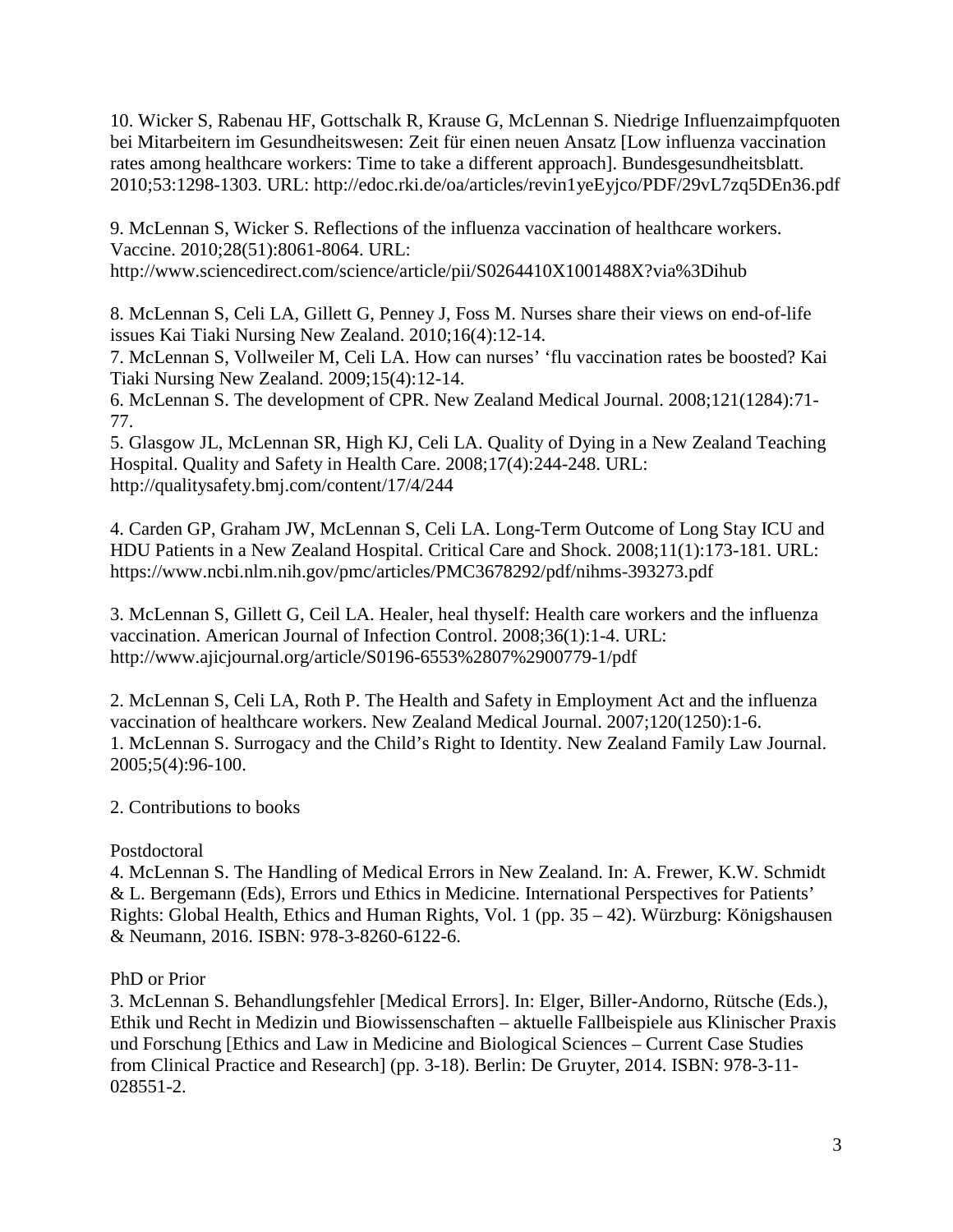2. McLennan S. The Handling of Medical Errors in New Zealand. In: A. Frewer, K.W. Schmidt & L. Bergemann (Eds), Jahrbuch Ethik in der Klinik: Fehler und Ethik in der Medizin Neue Wege für Patientenrechte [Yearbook Ethics in the Clinic: Errors and Ethics in Medicine, New Approaches for Patients' Rights] (pp. 339-345). Würzburg: Königshausen & Neumann, 2013. ISBN: 978-3-8260-5337-5.

1. McLennan S. Accessing Justice After An Adverse Event: An International Perspective. In: K.W. Schmidt, M. Sold & T. Verrel (Eds.), Zum Umgang mit Behandlungsfehlern: (Organisations) Ethische, rechliche und psychosoziale Aspekte [Dealing with Medical Errors: (Organisations) Ethical, Legal and Psychological Aspects] (pp. 263-275). Berlin: Lit Verlag, 2012. ISBN: 978-3-643-11910-0.

3. Oral contributions to conferences

Invited Talks

Postdoctoral

4. McLennan S. Barriers to error communication. Euroanaesthesia 2017: The European Anaesthesiology Congress. Geneva, 3-5 June 2017.

3. McLennan S. From prosecution to rehabilitation: New Zealand´s experience with non-punitive action. Workshop Fondation Brocher: Reporting on patient safety incidents: legal and ethical issues to be addressed in developing a culture of safety for the benefit of patients and society. Organized by WHO, Geneva, and the Institute of Health Law, University of Neuchâtel, Switzerland. 16-17 November 2015, Geneva, Switzerland.

2. McLennan S. The 2nd Victims of Medical Errors: Implications for Healthcare Organisations. The Australian Centre for Healthcare Governance Annual Conference 2015, Melbourne, Australia, 23 April 2015.

# PhD or Prior

1. McLennan S. Healthcare workers and influenza vaccination: what is the impact of their personal behaviour on the general public. Invited speaker. Satellite Symposium hosted by the Imperial College London at the Fourth ESWI Influenza Conference, St. Julian's, Malta, 12 September 2011.

Talks

# Postdoctoral

11. McLennan S. The law as a barrier to error disclosure: a misguided focus? Third International Incident Disclosure Conference: "Towards operational strategies in incident disclosure". Amsterdam, Netherlands, 21 October 2016.

10. McLennan S. Incident disclosure and the prevention and support of second victims. Third International Incident Disclosure Conference: "Towards operational strategies in incident disclosure". Amsterdam, Netherlands, 20 October 2016.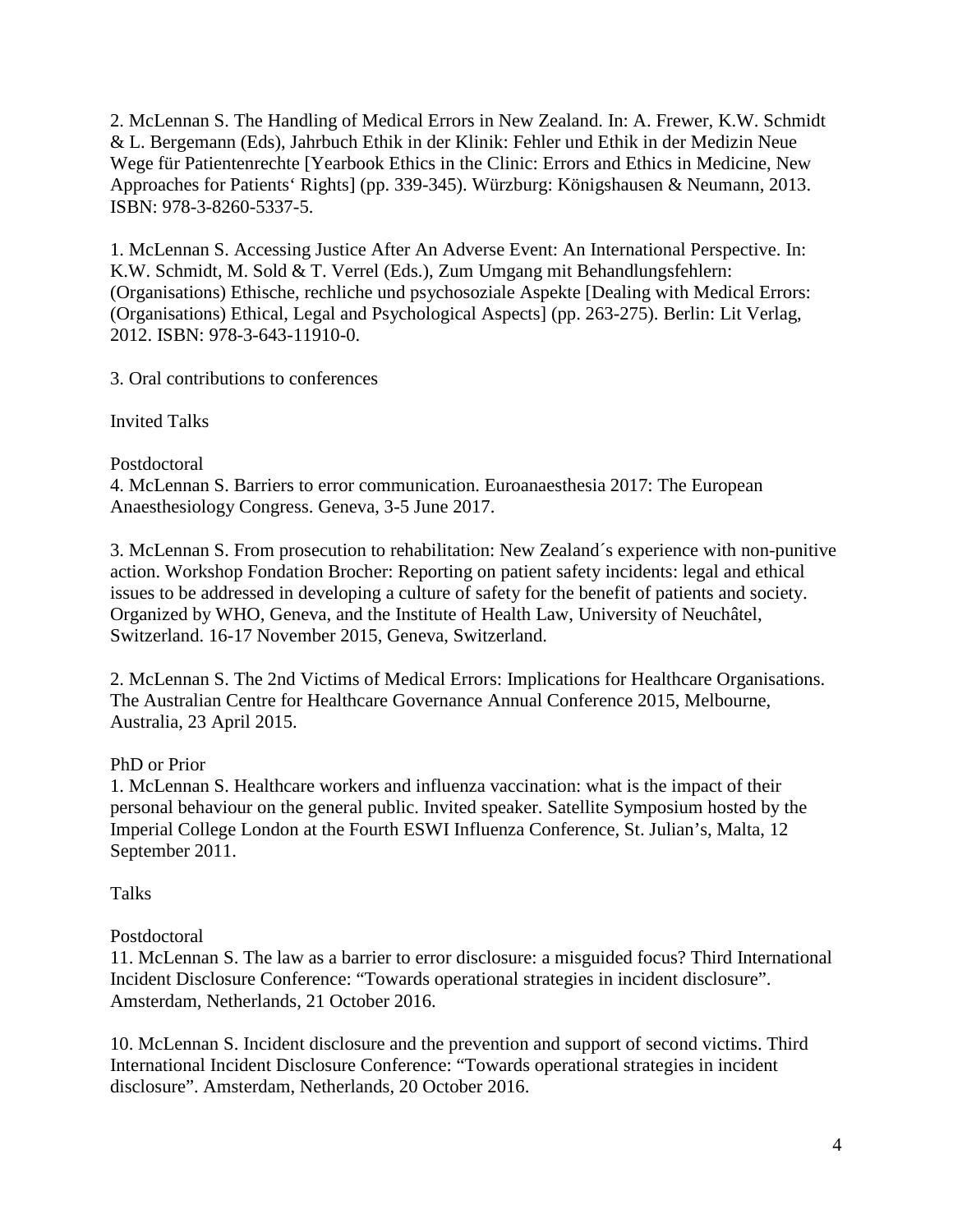PhD or Prior

9. McLennan S, Truog RD. Apology Laws: A Critique. (Presented by Stuart McLennan). International Conference on Communicating Medical Error (COME). Ascona, Switzerland, 21 March 2013.

8. Werding M, McLennan S. International Portability of Health-Cost Cover: Mobility, Insurance, and Redistribution. (Presented by Martin Werding). Venice Summer Institute 2012: Portability of Social Benefits: The Economics of a Critical Topic in Globalisation. Venice International University, San Servolo, 17 July 2012.

7. McLennan S. Accessing Justice After an Adverse Event: An International Perspective. BMBF-Klausurwoche "Behandungsfehler im Krankenhaus." Bad Homburg, Germany, 13 February 2012.

6. McLennan S. Sorry seems to be the hardest word: Open disclosure in Germany. Swiss Patient Safety Foundation International Congress 2011: Patient safety – moving forward! A decade into the 3rd millennium: where do we stand, and where are we going? Basel, Switzerland, 30 November 2011.

5. McLennan S. Healer, Heal Thyself: Healthcare Workers and the Influenza Vaccination. The Australasian Association of Philosophy (New Zealand Division) Conference, University of Auckland, Auckland, New Zealand, 4 December 2007.

4. Gillett G, McLennan S. Broomean All Too Broomean. (Presented by Stuart McLennan). The Australasian Association of Philosophy (New Zealand Division) Conference, University of Auckland, Auckland, New Zealand, 5 December 2007.

3. Carden G, Graham J, McLennan S, Celi LA. Long-Term Outcome of Long Stay ICU and HDU Patients in a New Zealand Hospital. (Presented by Geoff Carden). The 32nd Australian and New Zealand Annual Scientific Meeting on Intensive Care and the 13th Australian and New Zealand Paediatric and Neonatal Intensive Care Conference, Australian and New Zealand Intensive Care Society and the Australian College of Critical Care Nurses, Rotorua, New Zealand, 26 October 2007.

2. Glasgow J, McLennan S, High K, Celi LA. Metrics and Quality Improvement in a New Zealand ICU. (Presented by Leo Anthony Celi). The Quality Colloquium, Healthcare Colloquium Conference Series, Harvard University, Boston, United States of America, 22 August 2007.

1. Glasgow J, McLennan S, High K, Celi LA. Quality of Death in a New Zealand Teaching Hospital. (Presented by Leo Anthony Celi). The 1st International Conference on Safety, Quality, Audit and Outcomes Research in Intensive Care, Australian and New Zealand Intensive Care Society, Queenstown, New Zealand, 8 August 2007.

# **Posters**

6. McLennan S, Strech D, Meyer A, Kahrass H. Why are so few patients rating their physicians on online physician rating websites? Cross-sectional survey of four north German cities. Klasse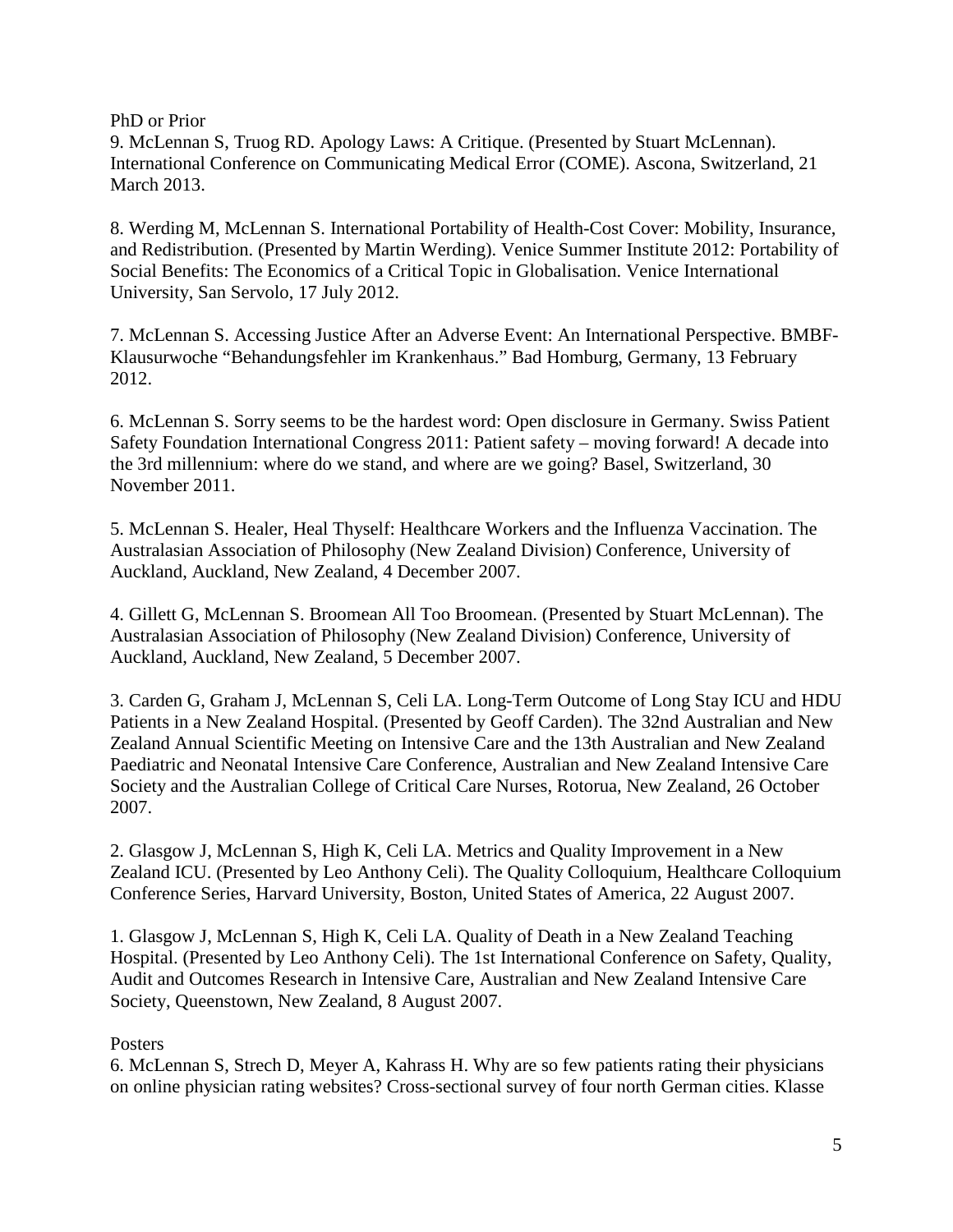statt Masse – wider die wertlos Wissenschaft: 18. Jahrestagung des Deutsches Netzwerk Evidenzbasierte Medizin Kongress, Hamburg, Germany, 9-11 March 2017.

5. McLennan S, Schwappach D, Harder Y, Staender S, Elger B. Patient Safety Issues in Officebased Surgery and Anaesthesia in Switzerland. Versorgungsforschung in der Schweiz – wie weiter?: 5. Symposium zur Versorgungsforschung im Gesundheitswesen. Bern, Switzerland, 1 March 2017.

4. McLennan S, Elger B. Developing a Patient Safety in Office-based Surgery Project: A Delphi Consensus Study.«Less is more» Der Beitrag der Versorgungsforschung zu einem nachhaltigen Gesundheitssystem: 4. Symposium zur Versorgungsforschung im Gesundheitswesen. Bern, Switzerland, 9 November 2015.

3. McLennan S, Rich LE, Truog RD, Walker S. The Legal Protection of Apologies A Misguided Approach? InterProfessional Health Care Summit. Savannah, Georgia. United States, 4 April 2014.

2. McLennan S, Engel S, Schwappach D, Elger B. Error Disclosure Standards in Swiss Hospitals. The International Society for Quality in Healthcare's 29th International Conference. Geneva, Switzerland, 22/24 October 2012.

1. McLennan S, Wicker S. The influenza vaccination of healthcare workers: Time for a new approach. Swiss Patient Safety Foundation International Congress 2011: Patient safety – moving forward! A decade into the 3rd millennium: where do we stand, and where are we going? Basel, Switzerland, 29/30 November 2011.

4. Outreach activities

PhD or Prior Newspaper Articles 4. McLennan S. The forced apology risks putting damage control ahead of sincerity. New Zealand Doctor Newspaper. 17 July 2013, 21.

3. McLennan S. Forced apology to a baby excessive and hollow. Otago Daily Times. 4 July 2013, 9.

2. McLennan S. Independence of commissioner paramount. Otago Daily Times. 21 December 2011, 19.

1. McLennan S. Watchdog or Guard dog – Appointing and HDC. New Zealand Doctor Newspaper. 19 October 2011, 21.

Public Seminars

6. McLennan S. The Professional and Emotion Impact of Medical Errors on Swiss Anaesthesiologists: A Cross-Sectional Survey. Centre for Mental Health Seminar, University of Melbourne, Melbourne, Australia, 19 March 2015.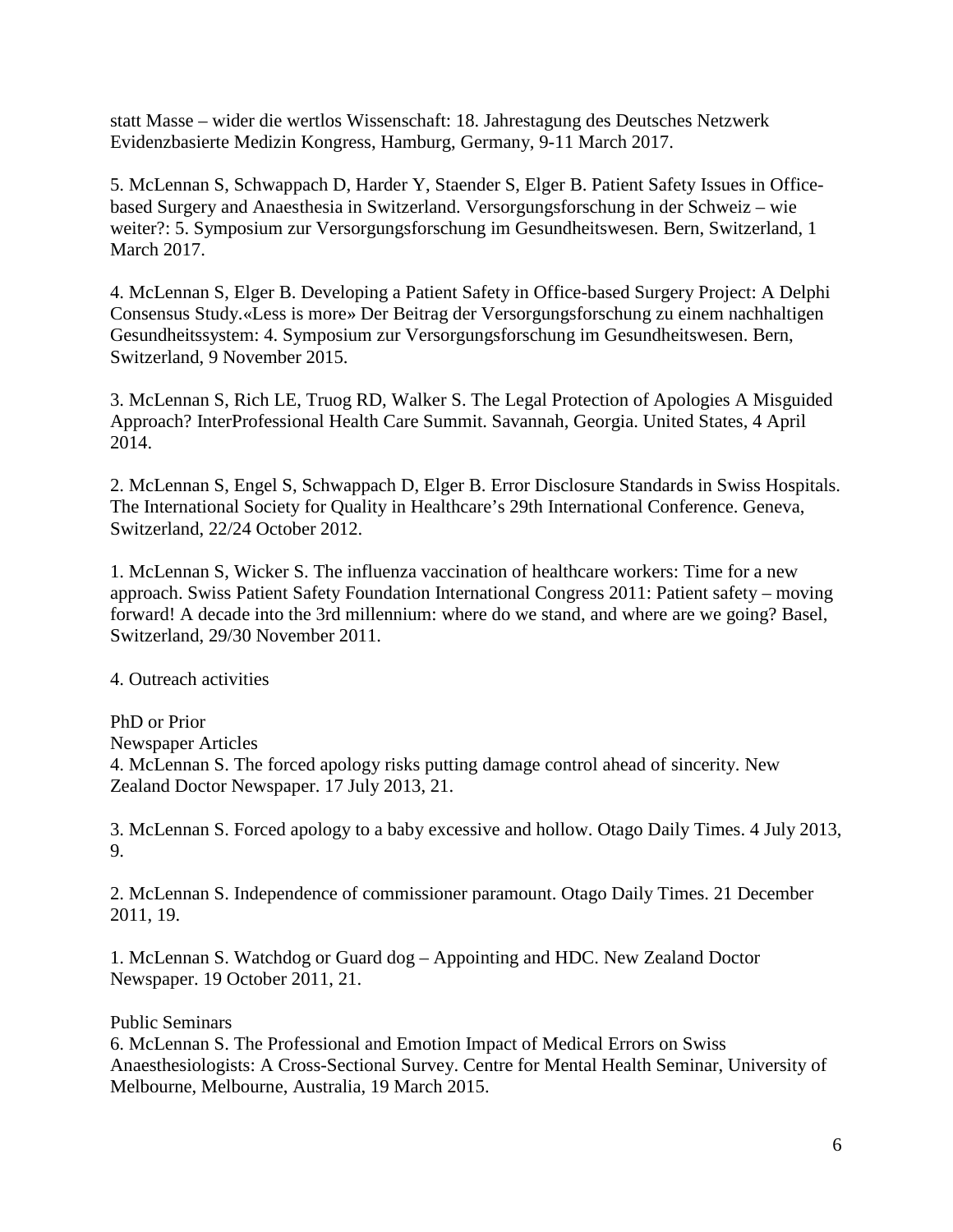5. McLennan S. "Apology Laws": Do they promote open disclosure of medical errors? Harvard Medical School's Division of Medical Ethics, Harvard University, Boston, 26 November 2013.

4. McLennan S. O, that I could but call these dead to life! Bioethics Centre Seminar, University of Otago, Dunedin, New Zealand, 14 May 2007.

3. McLennan S. Healer! Heal Thyself! Bioethics Centre Seminar, University of Otago, Dunedin, New Zealand, 13 August 2006.

2. McLennan S, Gillett G. Running mortal risks without consent? Bioethics Centre Seminar, University of Otago, Dunedin, New Zealand, 13 May 2006.

1. McLennan S. Preferences regarding serious illness and the end-of-life at Dunedin Hospital. Otago Medical School Research Society, University of Otago, Dunedin, New Zealand, 9 April 2006.

### Media Interviews

2. Interviewed by Donna Chisholm regarding the Health and Disability Commissioner. North and South. 6 March 2013.

1. Interviewed by Karen Brown regarding the Influenza Vaccination of Healthcare Workers. National Radio, Radio New Zealand. 2 March 2007.

5. Other artefacts with documented use

PhD or Prior

Discussion/Working papers

2. Werding M, McLennan S. International Portability of Health-Cost Cover: Mobility, Insurance, and Redistribution. CESifo Working Papers Series. 2012; no. 3952. URL: http://www.cesifogroup.de/portal/pls/portal/docs/1/1219553.PDF

1. Werding M, McLennan S. International Portability of Health-Care Coverage: Concepts and Experience. The World Bank: Social Protection & Labor. 2011, SP Discussion Paper No. 1115. URL: http://siteresources.worldbank.org/SOCIALPROTECTION/Resources/SP-Discussionpapers/Labor-Market-DP/1115.pdf

Non-Peer Reviewed Journal Articles

1. Schmidlin E, Elger BS, McLennan S. Assisted dying in Switzerland: where does it come from and where is it going? European Journal of Palliative Care. 2014;21(2):61-65.

Letters to the Editor

6. McLennan S. Patient Harm and the Criminal Law. BMJ. 2014;5 February 2014. URL: http://www.bmj.com/content/348/bmj.g133/rr/685320

5. McLennan S. Compulsory apologies are hollow. Kai Tiaki Nursing New Zealand. 2013;19(7): 3.